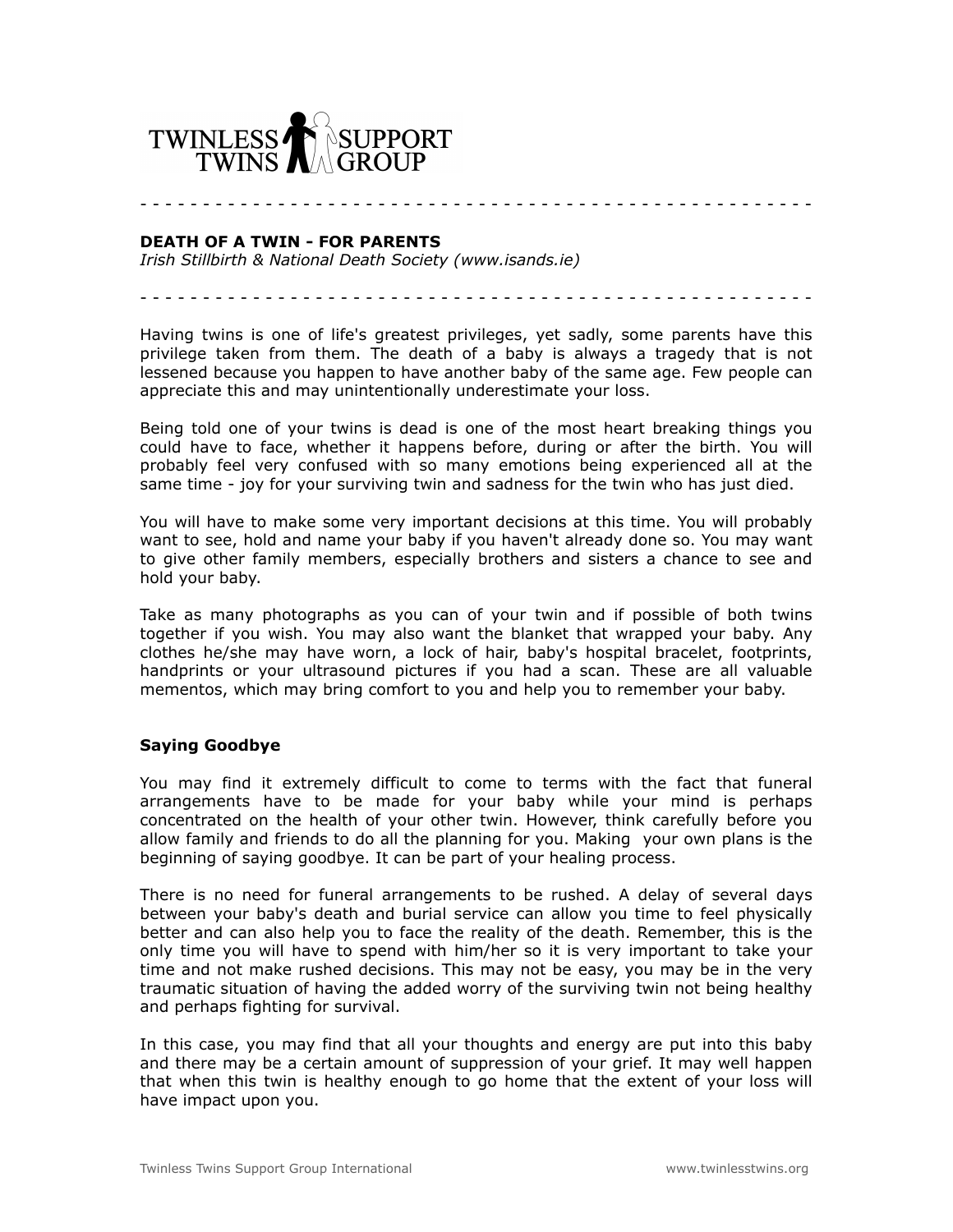Caring for a new baby is exhausting and time consuming and you might find that you set aside your sadness for months or even years.

## **Going Home**

Going home from hospital with one baby is perhaps the first time that parents will begin to realize the full extent of what has happened. It can be a lonely mixture of joy and relief and also of intense sadness. It can also be a major step along the way to realizing that indeed one of your twins has died.

You may find it difficult to understand your conflicting emotions - joy and relief at the survival of one twin and a complete sense of sadness and loss of another baby. In addition to your intense grief, you may feel very let down. As a parent expecting twins, you may have been the focus of admiration. Suddenly, this prestige is gone.

It is not only a shock to parents but also to grandparents and other family members. It is also a major disappointment to midwives and doctors who may have been sharing the joy of expecting twins. Many people fail to admit this disappointment. You may feel that they are trying to deny your baby's existence. Well meaning family and friends may tell you that you are lucky to have one baby or perhaps it was for the best. The death of a twin is a tragedy perhaps beyond the understanding of all, except for those parents who have experienced a similar bereavement.

As parents of twins, where one has died, you are facing a multitude of mixed emotions and problems which are traumatic at the time and may seem insurmountable. You are grieving for one baby while trying to carry on as normal for the sake of your other baby. You may think about the twin who has died almost constantly, cry a lot, and wonder what it would have been like if both twins had lived or you may try to deny all that has happened and focus solely on your surviving baby, only to find all your sadness re-surfacing in the future.

Many people are bewildered as to what to say or do. Many may avoid the subject altogether. This is all too easy because there is another baby to discuss and admire. They don't understand that your twins are two separate, unique and loved individuals.

## **The Future**

The conflict of joy and sadness will always be there - it may well lessen as years go by but occasions such as birthdays, anniversaries, first day at school etc. will always be tinged with some sadness for the death of your twin. These are constant reminders, which emphasise your loss.

Also, you do have a constant reminder - your surviving twin. He/she will want to know about the other twin in later years. It will be much easier for your child to accept what has happened if he/she is told about it at an early stage. It is better if he/she is brought up to talk naturally about it and will then l then feel free to ask questions.

You are likely to be changed in some way by this experience. Even, when you have successfully adjusted to the tragedy, this will not mean that you won't shed any